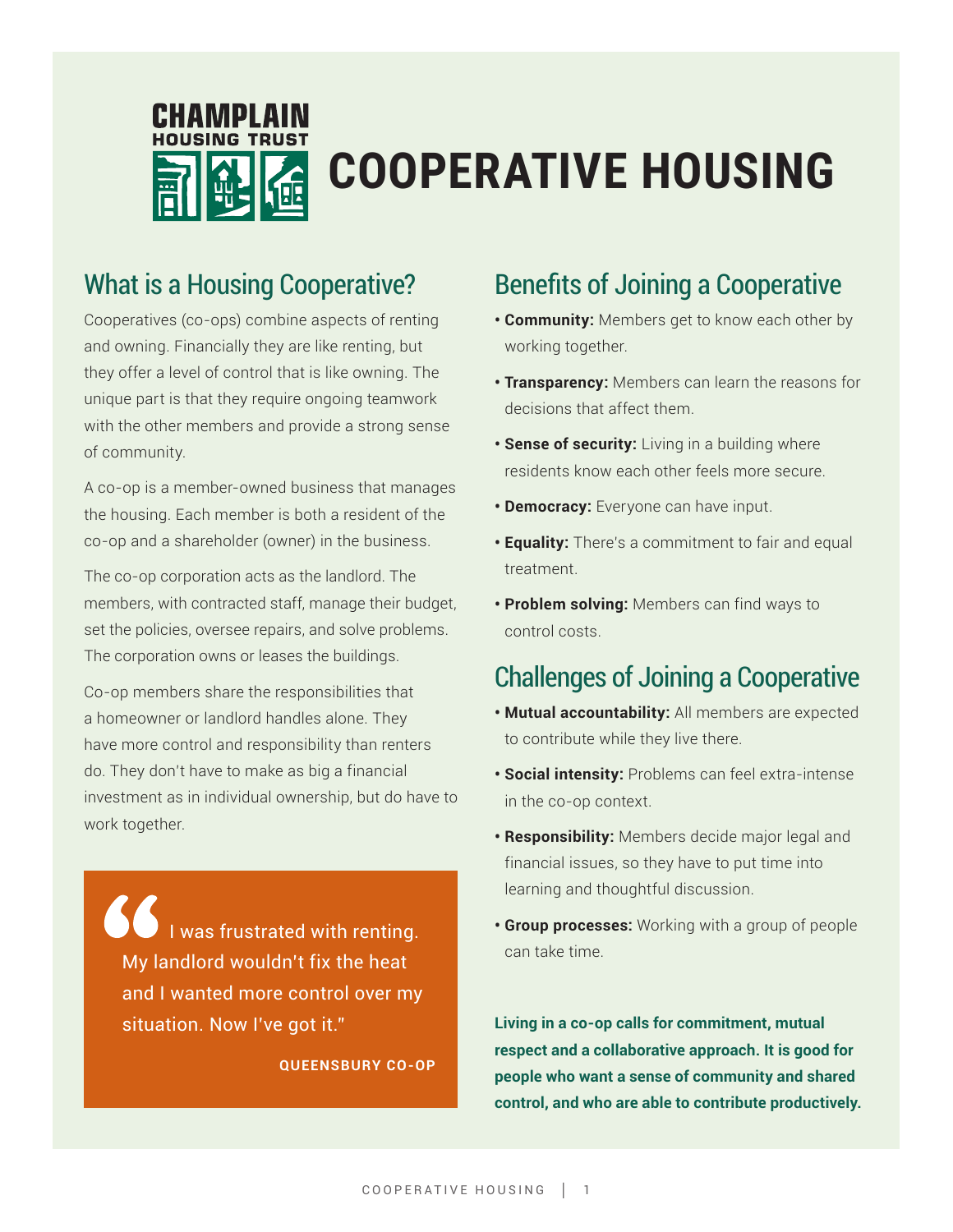# **A Comparison of Forms of Housing**

|                                                    | <b>COOPERATIVE</b>                                                                                                                                                    | <b>RENTAL</b>                                                                                                                                                               | <b>SINGLE FAMILY</b>                                                                                                                            | <b>CONDOMINIUM</b>                                                                                                                                           |
|----------------------------------------------------|-----------------------------------------------------------------------------------------------------------------------------------------------------------------------|-----------------------------------------------------------------------------------------------------------------------------------------------------------------------------|-------------------------------------------------------------------------------------------------------------------------------------------------|--------------------------------------------------------------------------------------------------------------------------------------------------------------|
| <b>Who Owns It</b>                                 | The members own<br>a corporation that<br>runs the property.<br>Your share in the<br>corporation entitles<br>you to lease your<br>unit.                                | A landlord owns<br>the property;<br>tenants have no<br>ownership rights.<br>Private landlords<br>can tell tenants to<br>leave when a lease<br>expires.                      | Owners acquire<br>individual title to<br>their house and<br>land. They have full<br>ownership and the<br>risks and benefits<br>that go with it. | Residents buy their<br>unit plus a share<br>of the common<br>elements. They<br>usually need a<br>mortgage to buy<br>the unit.                                |
| <b>Monthly</b><br>Cost                             | Members pay a<br>monthly carrying<br>charge for their<br>share of the<br>co-op's expenses.                                                                            | Tenants pay rent.<br>A landlord can<br>raise the rent with<br>no explanation<br>and there is no<br>legal limit on rent<br>increases.                                        | Owners pay a<br>mortgage, taxes,<br>and insurance.<br>They also pay<br>for any repairs<br>or maintenance<br>needed.                             | Condo owners pay<br>the mortgage and<br>taxes to the lender,<br>plus a monthly<br>fee to the condo<br>association.                                           |
| Move-in<br>Cost                                    | New members<br>buy a share in<br>the cooperative<br>corporation and<br>pay a security<br>deposit that is<br>equivalent to their<br>first month's<br>carrying charge.  | In Burlington,<br>landlords can<br>charge one month's<br>rent as a security<br>deposit, plus the<br>first month's rent.<br>The rules vary by<br>town in Vermont.            | Most people buy<br>property by means<br>of a mortgage with<br>a down payment<br>of at least 5% and<br>closing costs of 3%<br>or more.           | Mortgage down<br>payment and<br>closing costs plus<br>the first month's<br>condo fee; often<br>a "contribution to<br>capital" of 1 to 2<br>months' fee also. |
| <b>Policy &amp;</b><br><b>Community</b><br>Control | Co-op members<br>elect their <b>Board</b><br>of Directors, which<br>sets policies and<br>budgets. The<br>Board also creates<br>committees to help<br>run the housing. | <b>Landlords set</b><br>the rules on pets,<br>modifying an<br>apartment, who<br>can move in, etc.,<br>and budgets.<br>Renters usually<br>have no say in<br>these decisions. | <b>Individual owners</b><br>make the rules for<br>their household;<br>they have no say<br>over neighbors'<br>behavior.                          | Condo<br>associations, like<br>co-ops, elect a<br><b>Board of Directors</b><br>to set policies and<br>oversee finances.                                      |
| <b>State Tax</b><br><b>Benefits</b>                | Members can<br>qualify for <b>either</b><br>the rental rebate<br>or the homeowner<br>tax reduction.<br>depending on their<br>income.                                  | Renters may qualify<br>for Vermont's<br>rental rebate<br>depending on their<br>income.                                                                                      | <b>Homeowner</b><br>prebate, depending<br>on income.                                                                                            | <b>Homeowner</b><br>prebate, depending<br>on income.                                                                                                         |
| <b>Federal Tax</b><br><b>Benefits</b>              | Members of owned<br>co-ops can deduct<br>their percent of<br>mortgage interest<br>and property taxes<br>if they itemize on<br>income tax returns.                     | No benefit.                                                                                                                                                                 | <b>Mortgage interest</b><br>and property taxes<br>are deductible on<br>itemized income<br>tax returns.                                          | <b>Mortgage interest</b><br>and property taxes<br>are deductible on<br>itemized income<br>tax returns.                                                       |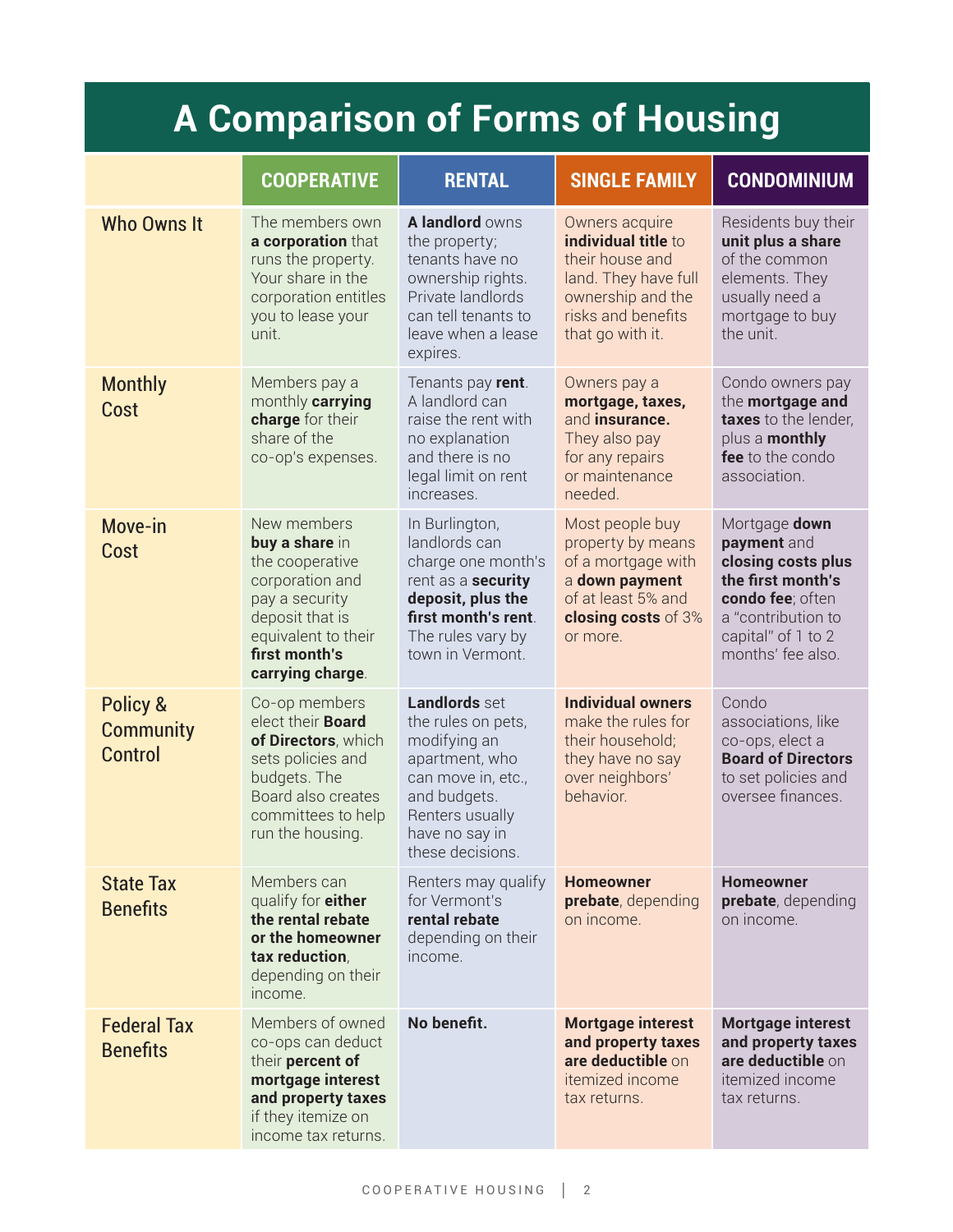# **Members' Core Responsibilities**

**Joining a housing co-op means making a commitment to take on certain responsibilities. A co-op requires mutual accountability from all of its members to ensure its longevity and success.**

### Financial Stewardship for Permanent Affordability

- **Shared Responsibility:** Members share responsibility for keeping costs down and keeping the co-op financially healthy.
- **Carrying Charges (Co-op Rent):** Members' monthly carrying charges are the co-op's only income source.
- **Timely Member Payments:** Carrying charges pay all of the co-op's bills—taxes, maintenance, property management, etc. Timely payment by members is crucial and nonpayment hurts the other members.
- **Long-term Affordability:** By participating and managing the property responsibly, the members keep the charges as affordable as possible while also maintaining the property in good shape over time.

## Participation Required by Members

- **Member Control:** As the owners of the co-op, the members control it. With that control comes responsibility.
- **Participation:** It is crucial that every member participate regularly, to reduce costs and maintain control.
- **Service:** Every resident-member serves on one of the co-op's committees and/or the Board of Directors.
- **Maintenance Work:** Members either do or oversee all the tasks that a landlord would perform. Sharing the work strengthens community and saves money.
- **Property Management:** Most co-ops contract with CHT for some of the day -to-day operations of property management and maintenance. But members still have to understand the work in order to monitor the contracts.



## CHT Provides Support and Training for all Co-op Operations

Member work lets you build new skills and extend old ones!

Every member has something to offer the co-op.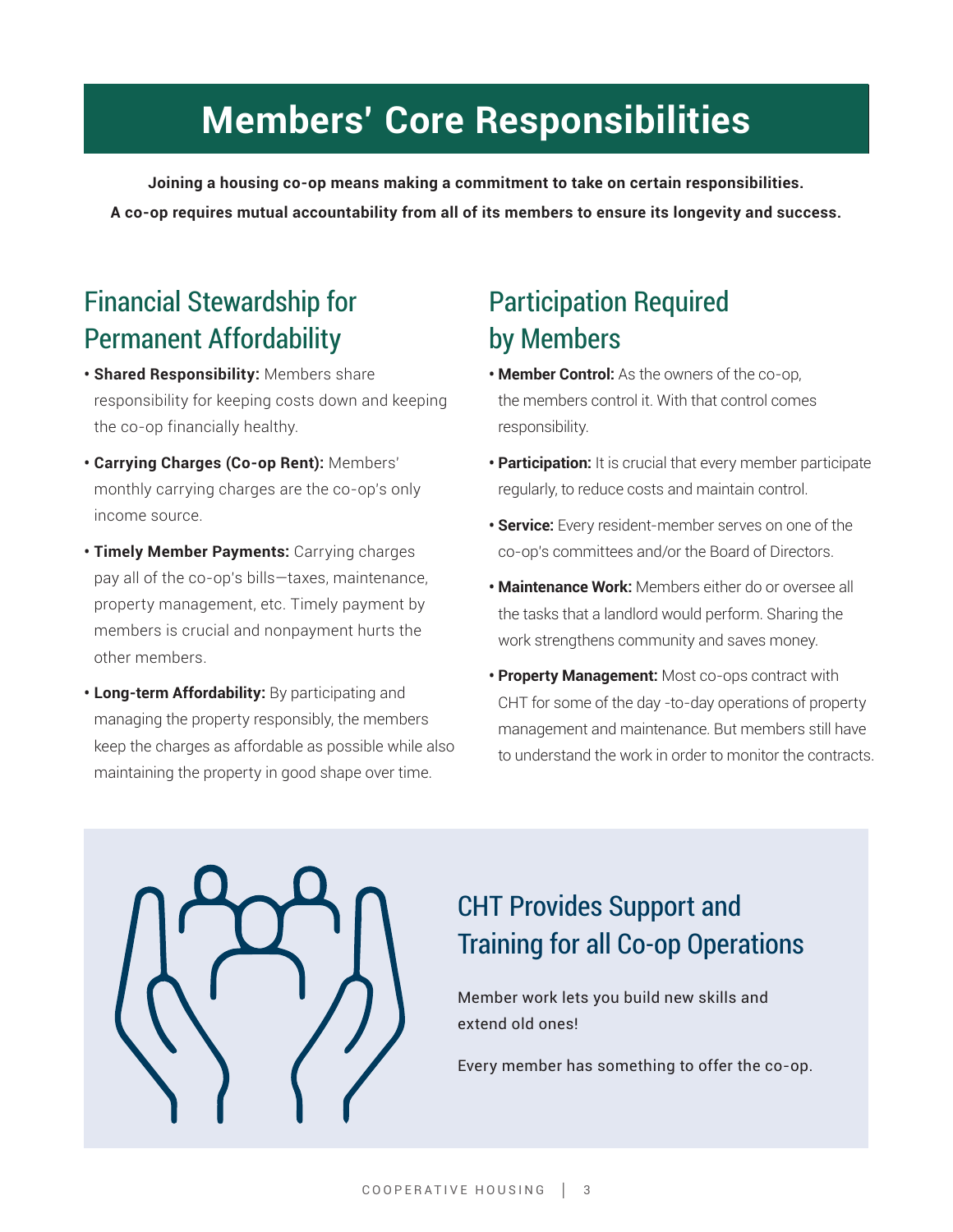# **Roles of Board of Directors & Committees**

### **BOARD OF DIRECTORS**

- Create and revise policies.
- Work with and monitor the property manager (CHT).
- Set a yearly budget and any carrying charge increases.
- Approve new members.
- Oversee committees and make sure they are running well.
- See that the co-op has the resources to solve problems and interpersonal conflicts.
- Ensure that all members are participating in accord with their commitment to the co-op.
- Ensure that the co-op is planning and saving for long-term repairs and maintenance.

#### **Finance & Administration COMMITTEE**

- Monitor the co-op's income and expenses.
- Monitor committee budgets.
- Monitor co-op reserves.
- Maintain co-op documents

#### **Buildings & Grounds COMMITTEE**

- Monitor work orders and member work.
- Manage upkeep of common areas and buildings.
- Manage turnover of units with CHT.
- Review Capital Needs Assessments and propose annual work priorities.

#### **Social & Communications COMMITTEE**

- Plan events and social aspects of the annual meeting.
- Provide communications in the co-op through a newsletter or other means.
- Orient new members.
- Help with communications needs.
- Promote member participation through community building.

#### **Education & Member Selection COMMITTEE**

- Interview applicants.
- Work with CHT on outreach to attract applicants.
- Provide member education.
- Attend training for member selection/ fair housing before interviews.
- Follow all fair housing regulations and help the co-op to do so as well.

We live here as friends and neighbors, not as strangers. This is very important to me."

**THELMA MAPLE CO-OP**



COOPERATIVE HOUSING |<sup>4</sup>